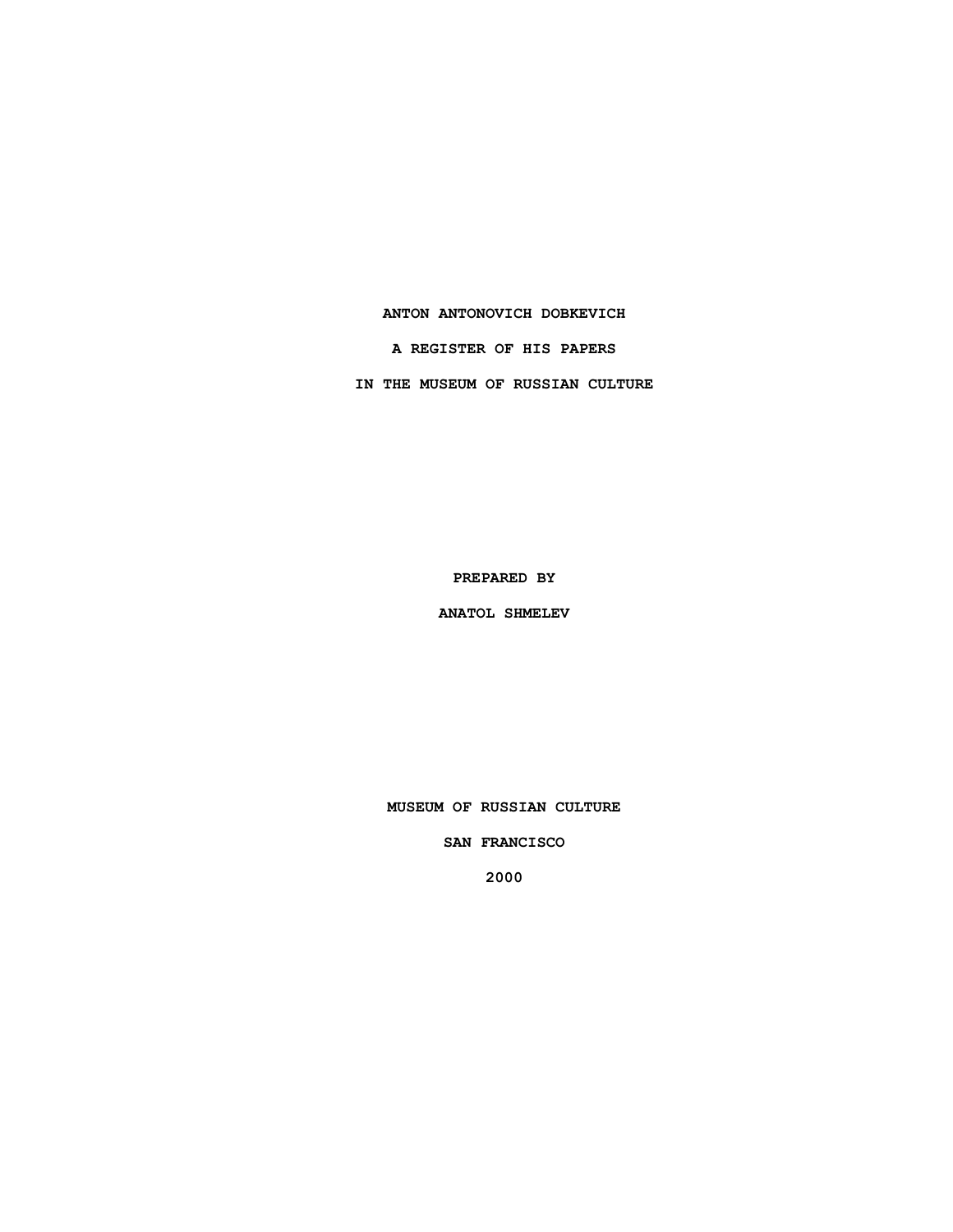## **ANTON ANTONOVICH DOBKEVICH**

## **BIOGRAPHICAL NOTE**

|                              | 1892 January 18 (O. S.) Born, Dubno, Volynskaia guberniia, Russia                                                                                                  |
|------------------------------|--------------------------------------------------------------------------------------------------------------------------------------------------------------------|
| 1910                         | Graduated, Pervyi Moskovskii kadetskii korpus                                                                                                                      |
| 1912                         | Graduated, Kievskoe voennoe uchilishche<br>Sub-Lieutenant, 3-ii Zaamurskii pogranichnyi<br>pekhotnyi polk                                                          |
| 1915                         | Transferred, 6-oi Zaamurskii pogranichnyi pekhotnyi<br>polk<br>Wounded and awarded St. George cross<br>Transferred to 74 <sup>-yi</sup> Sibirskii oboznyi batalion |
| 1916                         | Lieutenant, 2-ia Zaamurskaia zheleznodorozhnaia<br>brigada                                                                                                         |
| 1918                         | Discharged from Russian army<br>Enlisted, Chinese Eastern Railway security forces                                                                                  |
| 1919 May-August              | Chief of staff, 1-aia partizanskaia kavaleriiskaia<br>brigada                                                                                                      |
| 1919 August-<br>1920 January | Senior adjutant, Otdel'naia Amurskaia kazach'ia<br>brigada                                                                                                         |
| 1920 July-1921 May           | Agent, Chinese Eastern Railway internal security                                                                                                                   |
| 1922                         | Arrived in the United States                                                                                                                                       |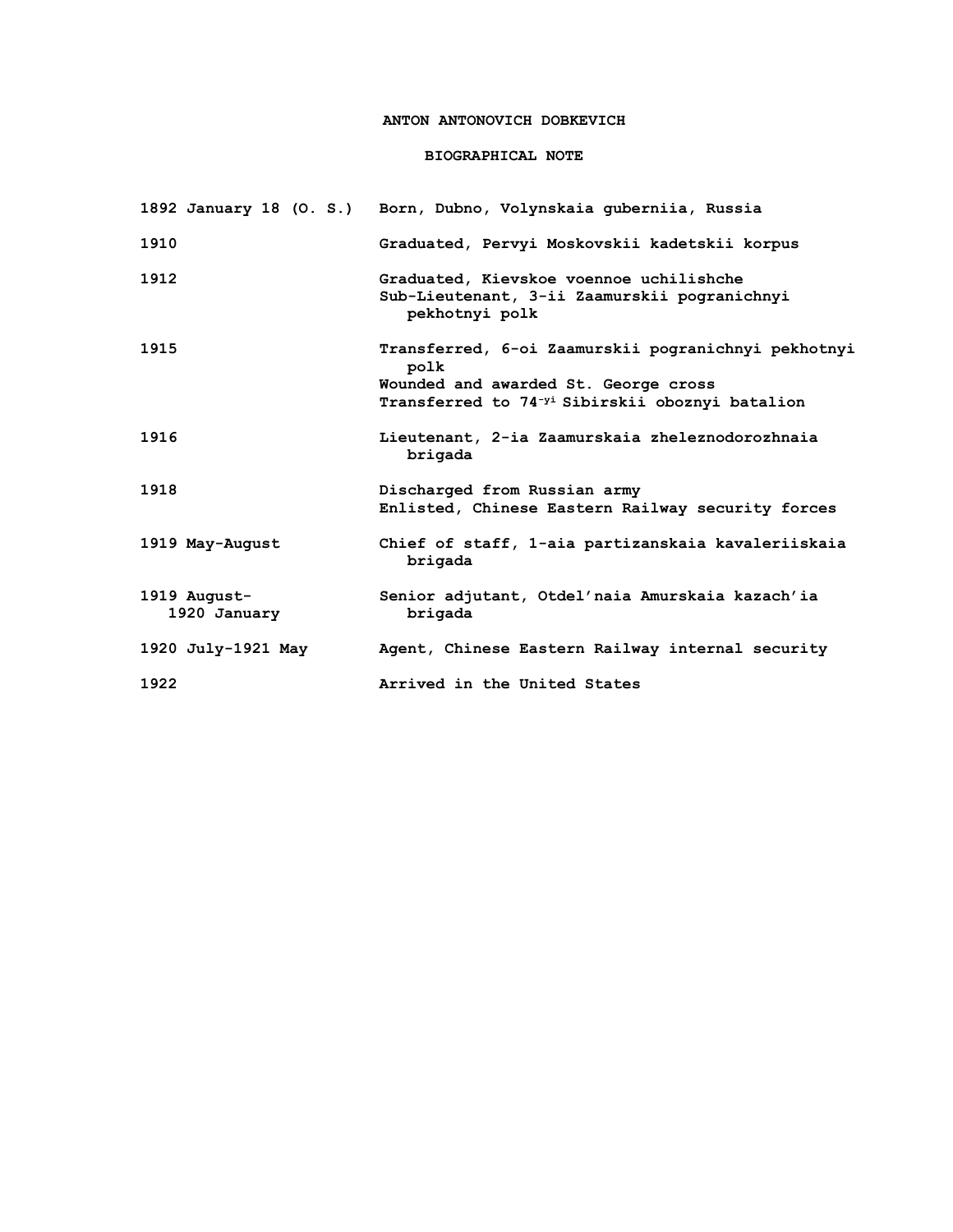#### **SCOPE AND CONTENT NOTE**

#### **ANTON ANTONOVICH DOBKEVICH PAPERS**

**The papers of A. A. Dobkevich relate primarily to his service in the First World War and Russian Civil War (in Ataman B. V. Annenkov's unit, on an armored train, and in the security forces of the Chinese Eastern Railway). The collection also includes a few family photographs, and his father's (Lt. Colonel A. F. Dobkevich) military service record (1914).**

**Detailed processing and preservation microfilming for these materials were made possible by a generous grant from the National Endowment for the Humanities and by matching funds from the Hoover Institution and Museum of Russian Culture. The grant also provides depositing a microfilm copy in the Hoover Institution Archives. The original materials and copyright to them (with some exceptions) are the property of the Museum of Russian Culture, San Francisco. A transfer table indicating corresponding box and reel numbers is appended to this register.**

**The Hoover Institution assumes all responsibility for notifying users that they must comply with the copyright law of the United States (Title 17 United States Code) and Hoover Rules for the Use and Reproduction of Archival Materials.**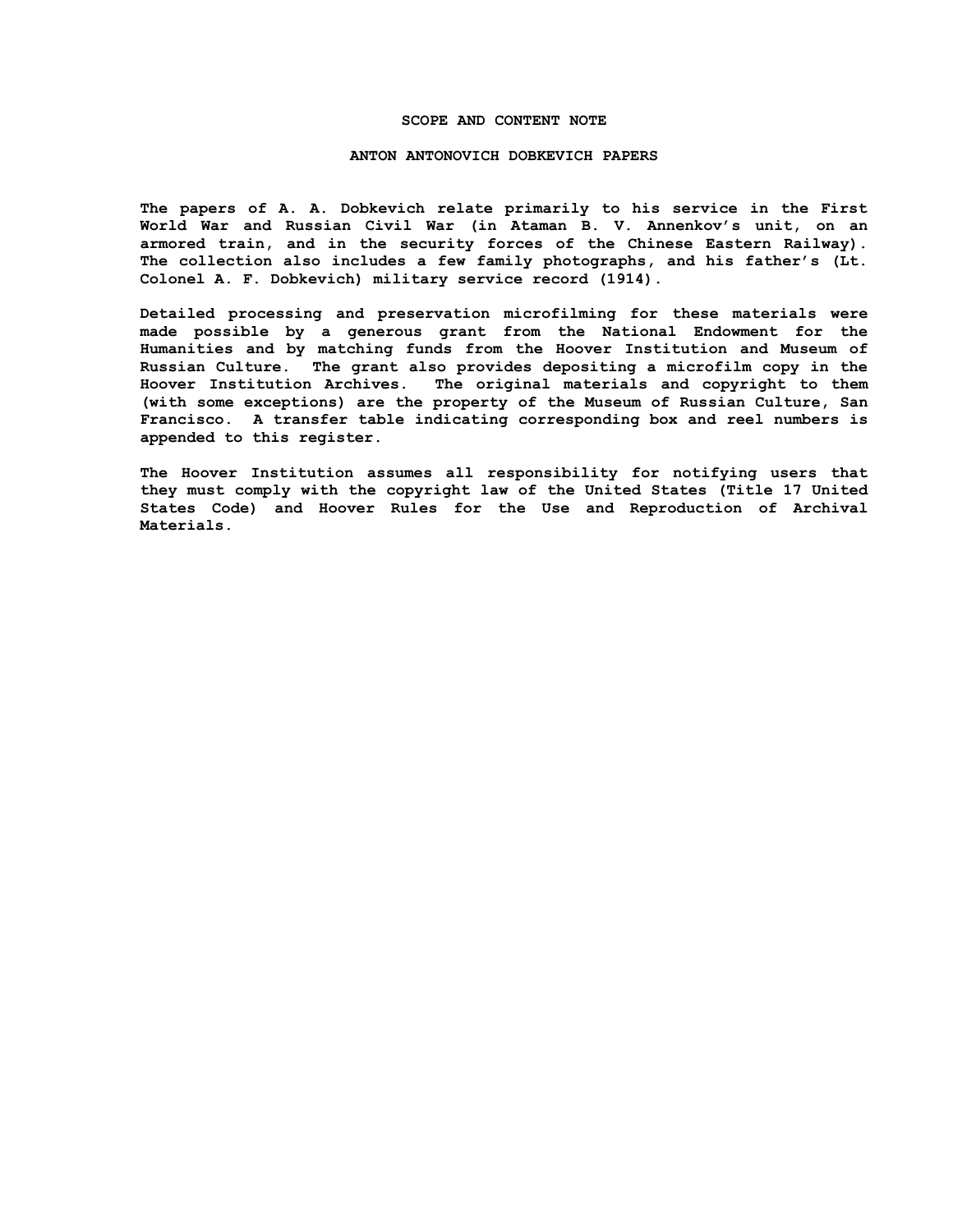## **REGISTER**

# **ANTON ANTONOVICH DOBKEVICH PAPERS**

## **SERIES DESCRIPTION:**

| Box Nos      | Series                                                                                                                                                       |
|--------------|--------------------------------------------------------------------------------------------------------------------------------------------------------------|
| $\mathbf{1}$ | BIOGRAPHICAL FILE, 1898-1923. Birth certificate, identity<br>papers, military service records and family papers,<br>arranged alphabetically by physical form |
| 1            | CORRESPONDENCE, 1915-1923. Arranged alphabetically by<br>name of correspondent                                                                               |
| 1            | MISCELLANY, 1910s. Diagram of an armored train and First<br>World War field maps                                                                             |
| 1            | PHOTOGRAPHS, 1910s-1922. One print depicting A. A.<br>Dobkevich and twelve prints depicting family members and<br>World War I scenes                         |